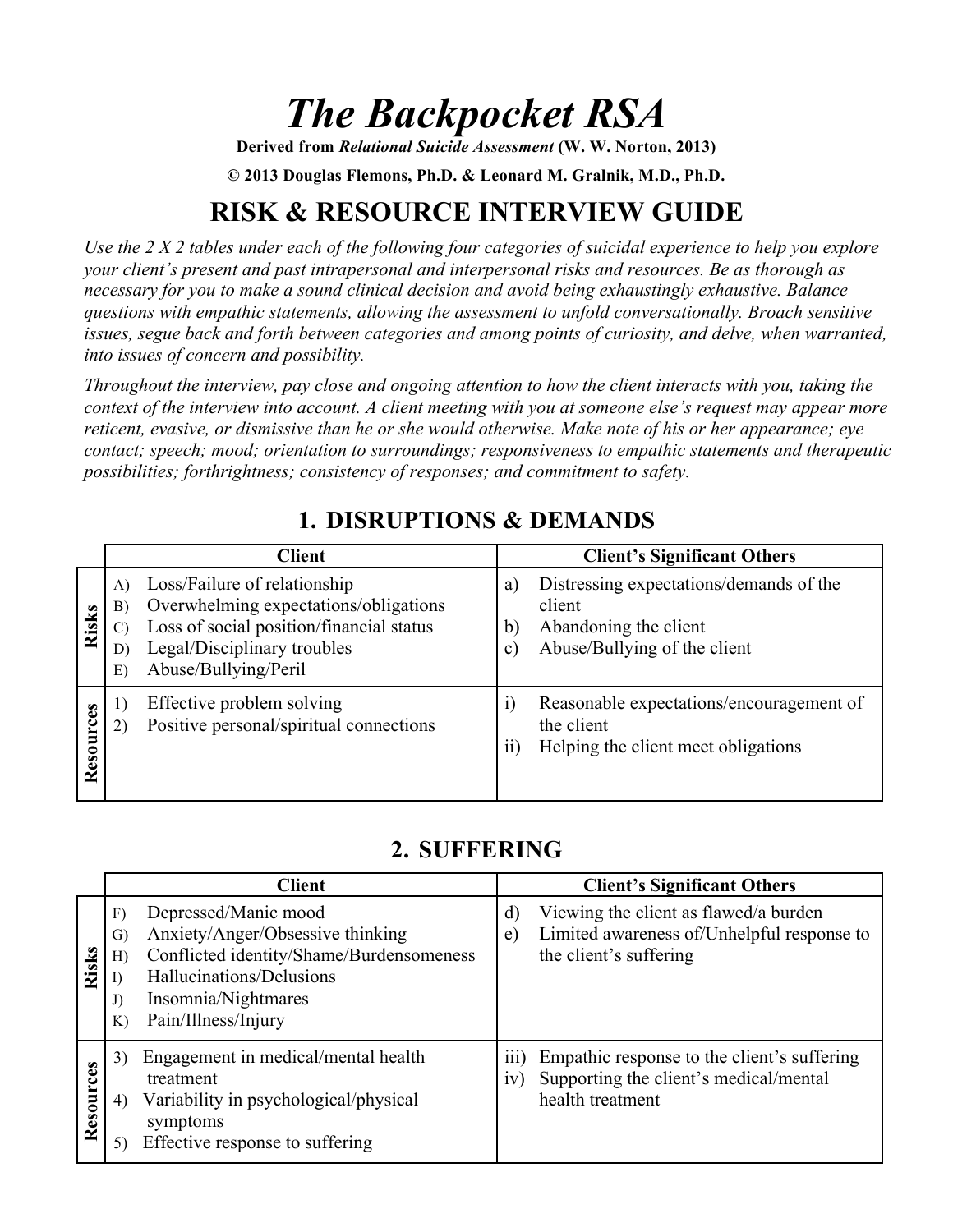|           | <b>Client</b>                                                                                                                                                            | <b>Client's Significant Others</b>                                                                                                               |
|-----------|--------------------------------------------------------------------------------------------------------------------------------------------------------------------------|--------------------------------------------------------------------------------------------------------------------------------------------------|
| Risks     | Withdrawing from activities/relationships<br>L)<br>Substance abuse/Disordered eating<br>M<br>Impulsive/Compulsive actions<br>N)<br>Harming self/others<br>$\overline{O}$ | Participating in the client's troubling<br>$\mathbf{t}$<br>behaviors<br>Unhelpful attempts to regulate the client's<br>g)<br>troubling behaviors |
| Resources | Engaging in activities/relationships<br>6)<br>Participating in therapy/rehab<br>Finding alternative behaviors<br>8)                                                      | Reaching out to the client<br>V<br>Facilitating recovery/safety<br>V1)                                                                           |

### **3. TROUBLING BEHAVIORS**

| <b>4. DESPERATION</b> |
|-----------------------|
|-----------------------|

|           | <b>Client</b>                                                                                                                                                                                                                                  | <b>Client's Significant Others</b>                                                                                                  |
|-----------|------------------------------------------------------------------------------------------------------------------------------------------------------------------------------------------------------------------------------------------------|-------------------------------------------------------------------------------------------------------------------------------------|
| Risks     | Hopelessness<br>P)<br>Intense desire for relief<br>Q)<br>Intention/Plan to act on suicidal thoughts<br>R)<br>Communicating about suicidality<br>S)<br>Having/Gaining access to means<br>T)<br>Preparing for/Attempting suicide<br>$\mathbf{U}$ | Suicidality<br>h)<br>Ignorance/Denial of the client's suicidality<br>i)<br>Dismissive response to the client's<br>j)<br>suicidality |
| Resources | Hope/Reasons for living<br>9)<br>Variability in suicidality<br>10)<br>Willingness not to conceal suicidality<br>11)<br>Active participation in developing and<br>12)<br>implementing a safety plan                                             | vii) Compassionate response to the client's<br>suicidality<br>viii) Active participation in a safety plan                           |